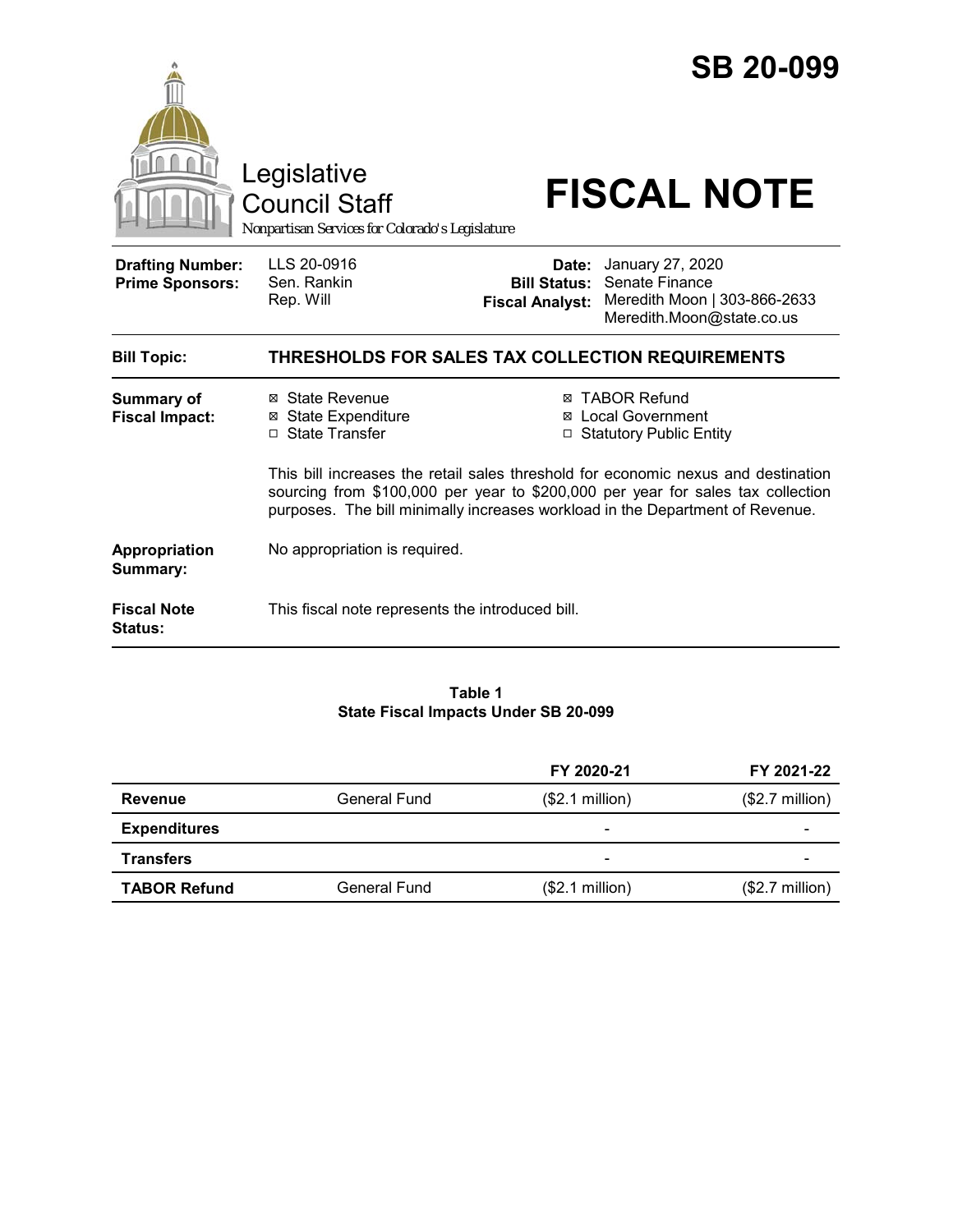January 27, 2020

# **Summary of Legislation**

This bill increases the retail sales threshold for sales tax economic nexus from \$100,000 to \$200,000 in a year. This bill also increases the retail sales threshold for destination sourcing from \$100,000 to \$200,000, as well as striking the destination sourcing provision that exempts businesses that do not meet this threshold after the state-developed Geographic Information System (GIS) address database is implemented.

# **Background**

**Wayfair decision, DOR rules, and House Bill 19-1240.** In June 2018, the U.S. Supreme Court ruled in the *South Dakota v. Wayfair* case that states may require out-of-state retailers to collect sales tax on purchases made by an in-state consumer, even if the retailer does not maintain a physical presence in the consumer's state, which is known as establishing economic nexus. Following this decision, the Colorado Department of Revenue (DOR) adopted emergency rules requiring retailers without physical presence in Colorado to collect state sales tax and the sales taxes levied by state-collected counties and municipalities. The new requirements do not affect self-collected home rule cities.

DOR now requires that all out-of-state retailers collect and remit sales tax when they ship goods into the state. The sales tax will be collected based on the consumer's address. Out-of-state retailers that have less than \$100,000 in sales in Colorado during the current or previous calendar years are not required to collect and remit sales tax to the state. These rules went into effect December 1, 2018; however, there was an enforcement grace period through May 31, 2019. These rules were codified under HB 19-1240.

**Destination sourcing for in-state retailers.** DOR modified how sales taxes are collected when a consumer purchases an item from a retailer that is not located in the same taxing jurisdiction in state. This applies only to goods that are shipped from the retailer to the consumer. Previously, collections were based on the source of the item, or the retailer's address, known as origin-based sales tax collection. Under the new rule and HB 19-1240, collections are based on the destination, or the consumer's address for delivery, known as destination-based sales tax collection. If a consumer purchases an item at the retailer's place of business, nothing changes, and the sales tax is collected based on the retailer's location.

# **Assumptions**

From the 12-month period between November 2018 and October 2019, there were approximately 643 out-of-state sales tax license holders that had retail sales in the state between \$100,000 and \$200,000 who would be affected by the provisions of this bill. The total sales tax revenue attributable to these accounts during this time period was \$2.3 million.

### **State Revenue**

This bill will decrease state revenue by about \$2.1 million in FY 2020-21 (partial-year impact) and by about \$2.7 million in FY 2021-22, with similar impacts in future years. These revenue impacts are attributable to the change in the threshold for economic nexus under this bill. Amounts for FY 2020-21 assume a September 1, 2020, effective date and reflect ten months of collections. If more out-of-state retailers become aware of Colorado's 2019 sales tax changes, this revenue impact could increase.